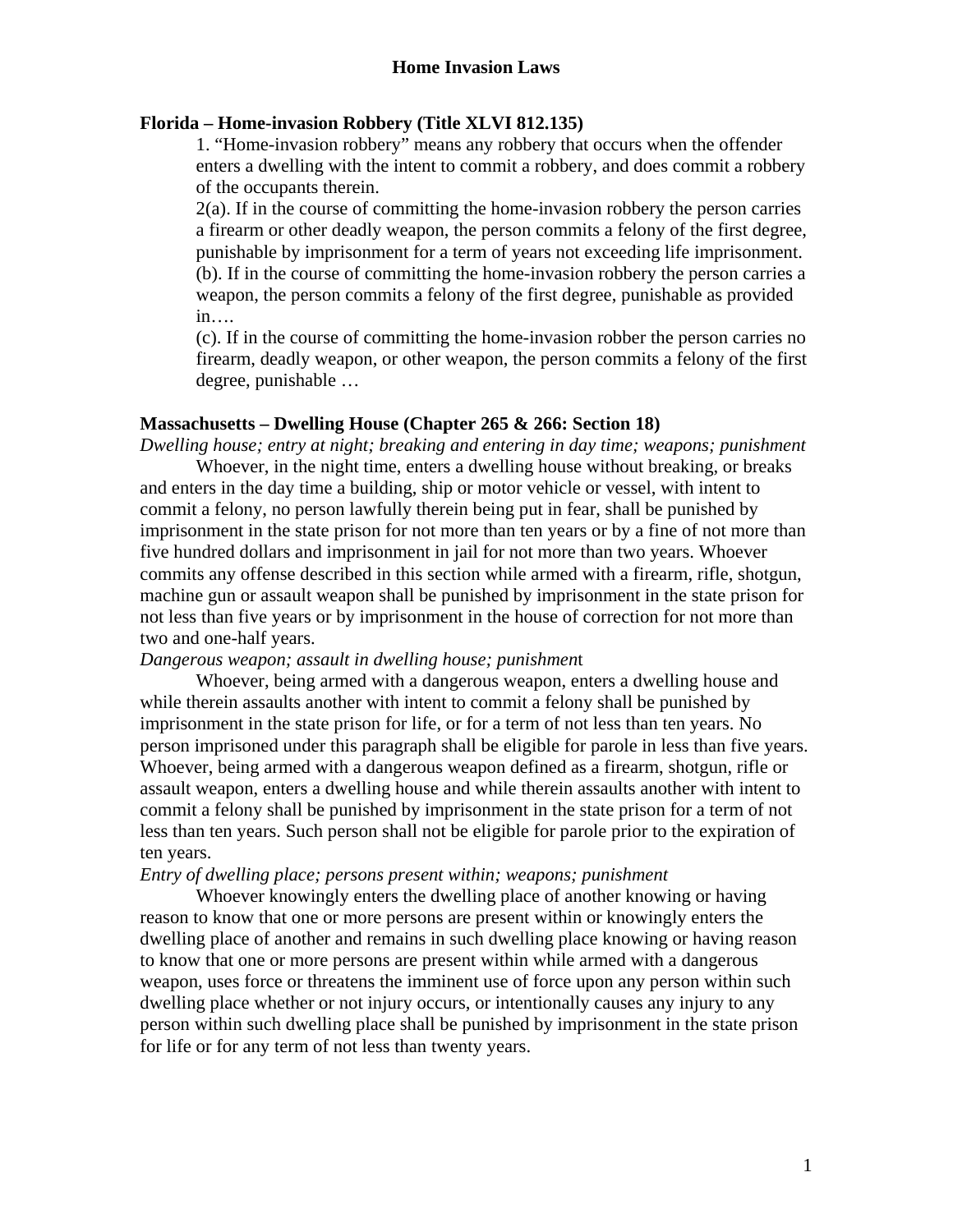## **Illinois – Home Invasion (720 ILCS 5/12-11)**

(a) A person who is not a peace officer acting in the line of duty commits home invasion when without authority he or she knowingly enters the dwelling place of another when he or she knows or has reason to know that one or more persons is present or he or she knowingly enters the dwelling place of another and remains in such dwelling place until he or she knows or has reason to know that one or more persons is present and

(1) While armed with a dangerous weapon, other than a firearm, uses force or threatens the imminent use of force upon any person or persons within such dwelling place whether or not injury occurs, or (2) Intentionally causes any injury to any person or persons within such dwelling place, or

(3) While armed with a firearm uses force or threatens the imminent use of force upon any person or persons within such dwelling place whether or not injury occurs, or

(4) Uses force or threatens the imminent use of force upon any person or persons within such dwelling place whether or not injury occurs and during the commission of the offense personally discharges a firearm, or

(5) Personally discharges a firearm that proximately causes great bodily harm, permanent disability, permanent disfigurement, or death to another person within such dwelling place, or.

(6) Commits, against any person or persons within that dwelling place (b) It is an affirmative defense to a charge of home invasion that the accused who knowingly enters the dwelling place of another and remains in such dwelling place until he or she knows or has reason to know that one or more persons is present either immediately leaves such premises or surrenders to the person or persons lawfully present therein without either attempting to cause or causing serious bodily injury to any person present therein.

(c) Sentence. Home invasion in violation of subsection (a)(1), (a)(2) or (a)(6) is a Class X felony. A violation of subsection (a)(3) is a Class X felony for which 15 years shall be added to the term of imprisonment imposed by the court. A violation of subsection (a) (4) is a Class X felony for which 20 years shall be added to the term of imprisonment imposed by the court. A violation of subsection (a) $(5)$  is a Class X felony for which 25 years or up to a term of natural life shall be added to the term of imprisonment imposed by the court.